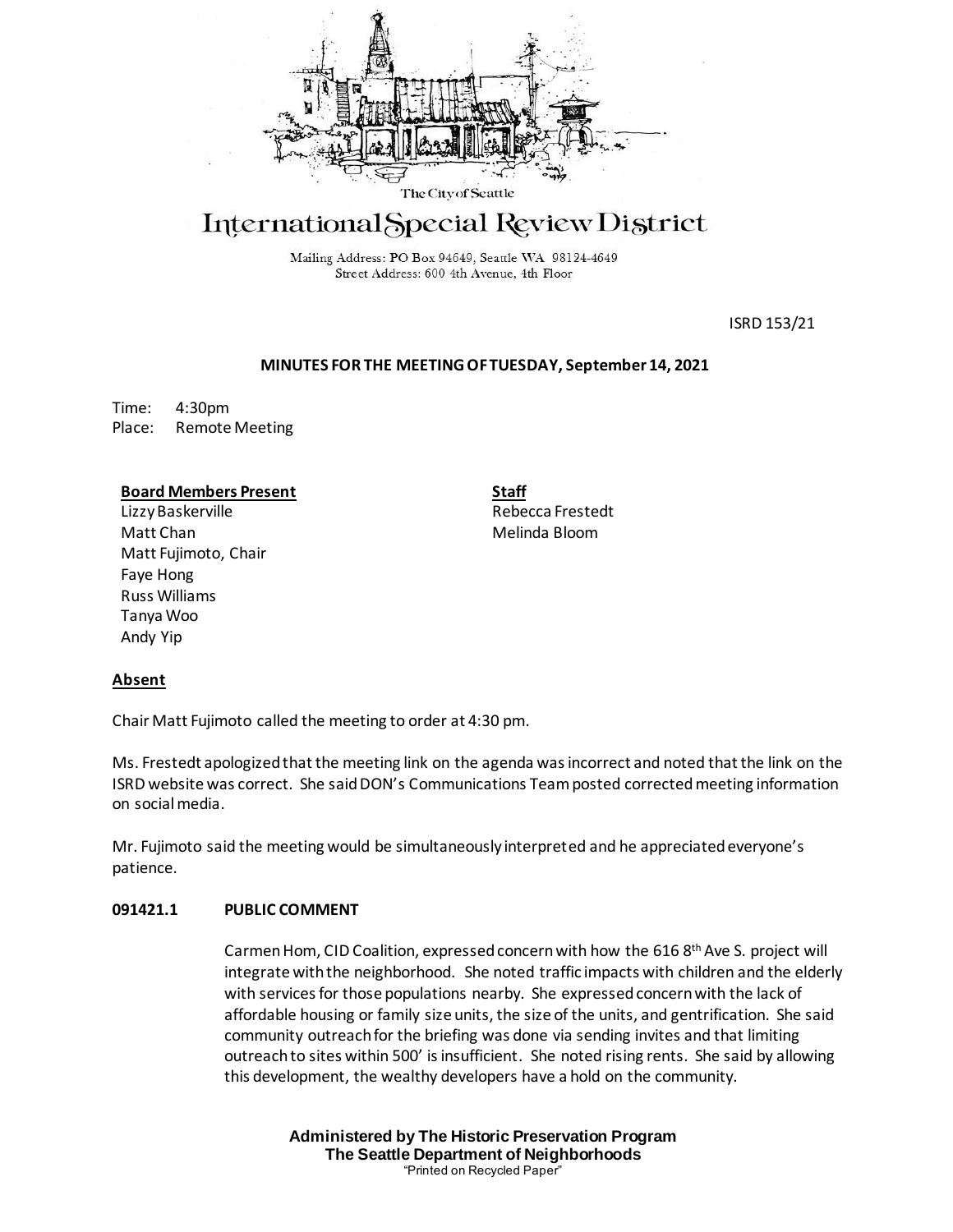Ian Munar, ICHS, expressed concern with impacts from construction on foot traffic for senior services, adult day center and meal services. He was concerned about noise, dust pollution and environmental hazards. He said residences are directly over the construction site. He asked that new tenants do not disrupt the residents and that no nightclubs, late hours be allowed.

Meilani Mandery, Wing Luke employee and CID Coalitionmember, expressed concern that the project doesn't address community needs and contributes rising rents and displacement. She said affordable housing is needed. She said 13-stories is too tall and will block the sun. She said the project will profit without providing benefit to the community.

Xin Zhao said she has lots of friends who live in old apartments in the CID. She said old apartments don't have washer and or dishwasher. She supported the new project.

Jiamin Yue said her mom loves the CID and would love to live there to benefit from groceries and other community amenities, like acupuncture.

### **091421.2 BOARD BRIEFING**

# 091421.21 616 8<sup>th</sup> Ave S. *Jeff Walls, Studio 19*

Presentation materials available in DON file.

Design briefing on Use and Preliminary Design (bulk/massing/scale) proposal for new construction of a 13-story mixed-use building, to include 12 levels of apartments, ground floor retail and two levels of parking. The previously proposed hotel has been eliminated. The proposal includes demolition of a one-story non-contributing commercial building.

Ms. Frestedt provided a summary of the project to date, noting dates of past briefings on: Oct. 27, 2015; Aug. 6, 2019; May 23, 2017 and Sept. 11, 2018. She said that Lane is a Green Street. The site is located outside of the National Register District and outside the Asian Design Character District and retail core.

Jeff Wall, architect, stated the project consists of demolishing the two existing buildings on site and constructing a new 13-story mixed-use building. The proposed development will consist of approximately 5,500 sf of street level retail space, and 12 levels of apartments with 202 units over one level of lobby and retail space. The building will also have two levels of below grade parking (117 stalls). The total building square footage is 209,196 sf including parking. The original project scope consisted of larger massing options, more total floor area, as well as building levels. The previous building design also included hotel rooms and condo units in addition to apartments. However, as the design adapted to the comments from the board and the community, the project has evolved into a smaller building with only apartment units and ground floor retail, which will better address the needs of the neighborhood. He said that retail can subdivide into smaller spaces as a result of community input.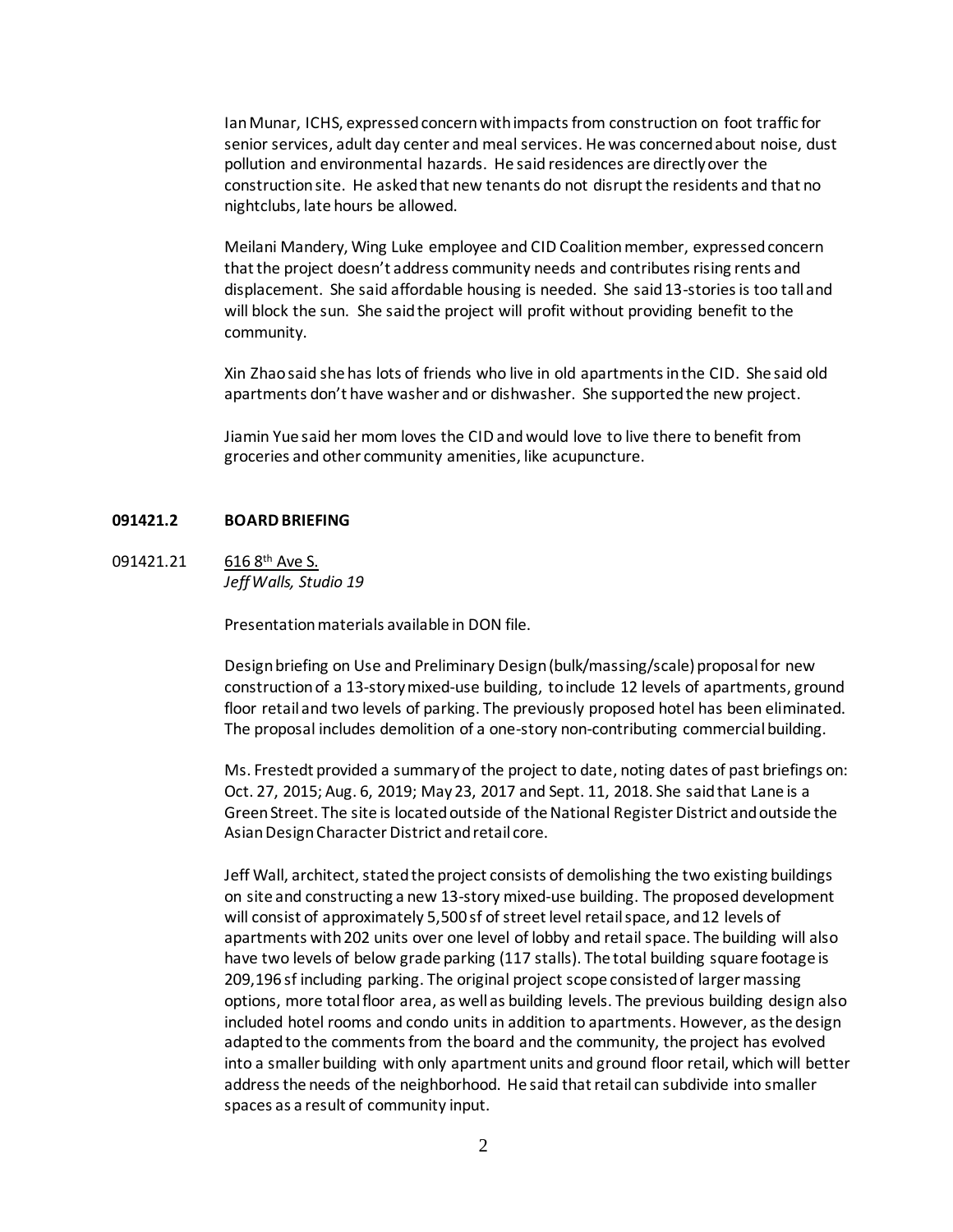He said the will require excavation of the site for two levels of below grade parking. He said the project will improve the rights-of-wayby adding trees, curb and sidewalk replacement on 8th Ave S and S Lane St. Proposed work within the right-of-way also includes a new driveway on S Lane St. and incorporation of Green Street concept plans. He noted that they conducted an access study for 8<sup>th</sup> Ave S., but SDOT preferred access off S. Lane Street due to the streetcar on 8<sup>th</sup>.

Mr. Walls went over zoning summary for the area and noted that while the site is outside the Asian Design Character District the project will use elements of those standards in design. He said the zoning for the site is 170 ft and the proposed design goes to 130 ft. He provided a recap of the design process, past meetings and said at the last meeting the board asked the team to look at bulk, mass, height, vehicle access and use. He said the team did a context analysis of surrounding massing, street classifications, and transportation. He said the investigated the architectural elements and techniques implemented throughout the neighborhood to use as inspiration for the project. Elements included: canopies, large glass storefronts, brick material, plaza space, modulation, material differentiation. He said outreach has been provided at meetings with SCIDPDA Real Estate Committee, ICHS, and Interim; 24/7 hotline and email with translation, open houses.

Mr. Walls went over proposed massing, with Option C preferred. He provided three schemes to break down massing:

Scheme 1:

- Minimal additional modulation to break up massing on south façade
- Podium to remain on the southern portion of the site
- Residential open space courtyard along 8<sup>th</sup> Avenue S
- Residential patio space at top for base massing at the street corner and along Lane Street
- Roof top terrace along the south façade

Scheme 2:

- Modulate tower massing along all facades to bring down the scale
- Base massing to be located along both the north and south façades
- **•** Central residential open space located along  $8<sup>th</sup>$  Avenue
- Roof top terrace along the south façade

Scheme 3 (Preferred):

- 2-story podium on one site and 3-stories to the north.
- Modulate tower massing along all façades to bring down the scale
- Base massing to be located along both the north and south façades
- South base massing pulled back to allow for larger plaza space
- Residential open space located at the street corner
- Roof top terrace along south façade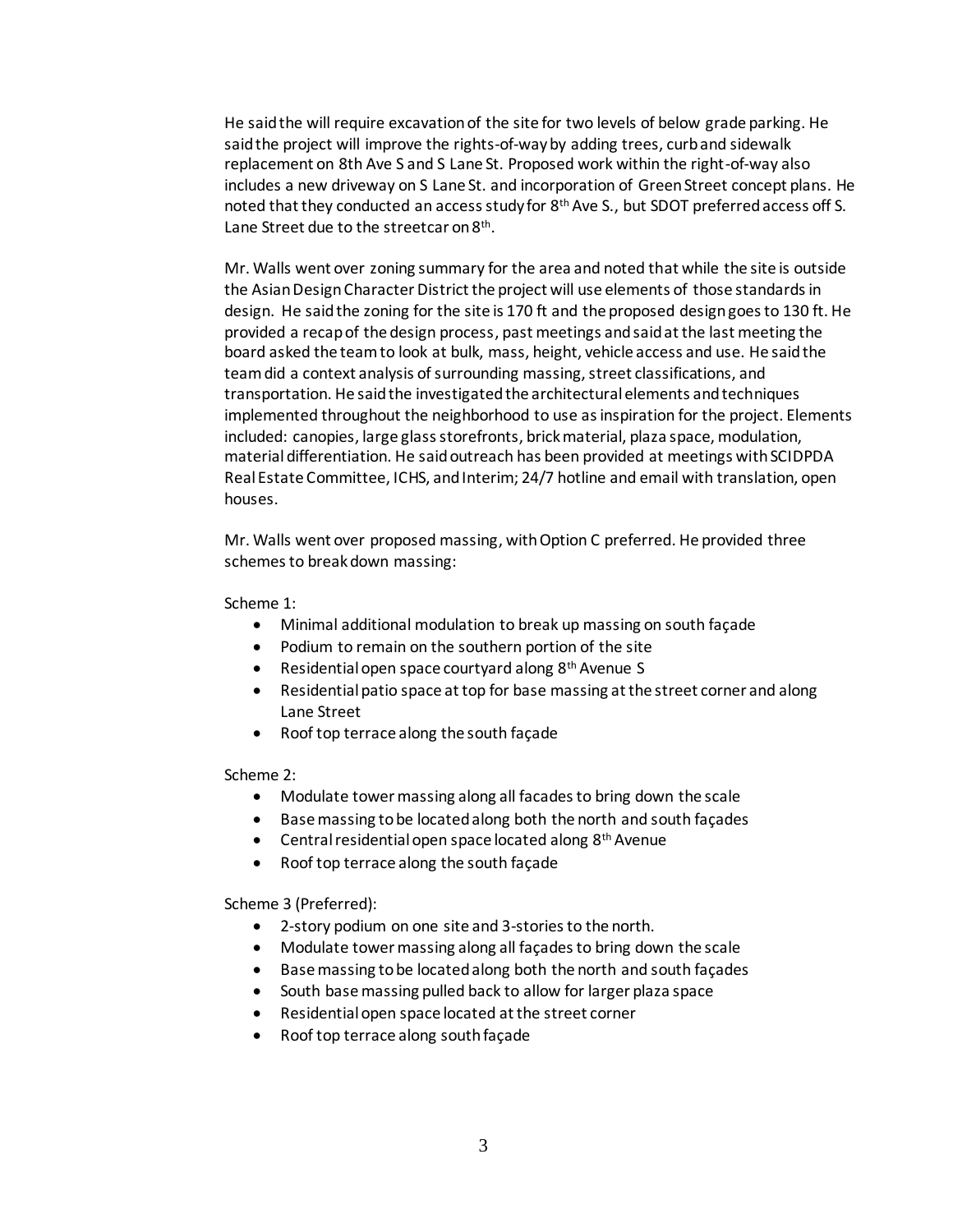Mr. Walls said that all three schemes haver the same number of unites and parking. He requested board input on massing, materiality, programming and functionality. He said next step would be to submit MUP proposal.

Ms. Frestedt suggested that the board to re-affirm guidance or provide input on the demolition part of application. She said prior board had no issues or concerns, or objections to demolition.

Members stated that they did not need additional information about proposed demolition. Mr. Hong said he wasn't here for previous presentations, but he liked the schemes.

Mr. Fujimoto said the shift in programming from hotel to apartments is a big change.

Mr. Chan noted traffic on Lane Street and asked why parking entry is there. He said there is already a lot of activity there with buses for residents of Legacy House, daily drop off / pick up of Children at Denise Louie and emergency vehicles. He said he is concerned about the activity on Lane Street. Additionally, he stated a recurring theme is the desire for family units, noted there are only one bedroom and studio units. He said it is not within ISRD board jurisdiction, but thisinput should be taken seriously. He said there are many new studio and one-bedroom units in new developments, the community wants to see multi-bedroom units.

Mr. Walls said family unit type is not shown but noted the corners where units are sized for two-bedroom units. He said there are currently no three-bedroom units, but he could explore it. He said he heard many times that family-size units would be beneficial.

#### *Ms. Woo left the meeting at 5:30 pm.*

Mr. Chan requested that type of units be shown in future renderings.

Ms. Baskerville said her comments were similar to Mr. Chan's. She supported multibedroom units.She asked for exploration of locating the parking garage at northwest corner. She said she understands that SDOT wants access on Lane, but noting that it's a Green Street wondered why it would be there.

Mr. Fujimoto asked if the traffic study had been updated now that the building would no longer be a hotel. He said the board can recommend and Director can take a position on parking access.

Mr. Walls said that parking was reduced more than half, from 250 to 117. He said they should update traffic analysis. He said there had been some board support for having garage entry on Lane and noted there are issues with having the garage entry on 8<sup>th</sup> as it would impact pedestrian safety and it is more congested. He said the proposed location is on a green street, but it is pushed to the end of the green street. He said the grade changes impacted the decision as well. He said it will be only residential activity now, less than a hotel.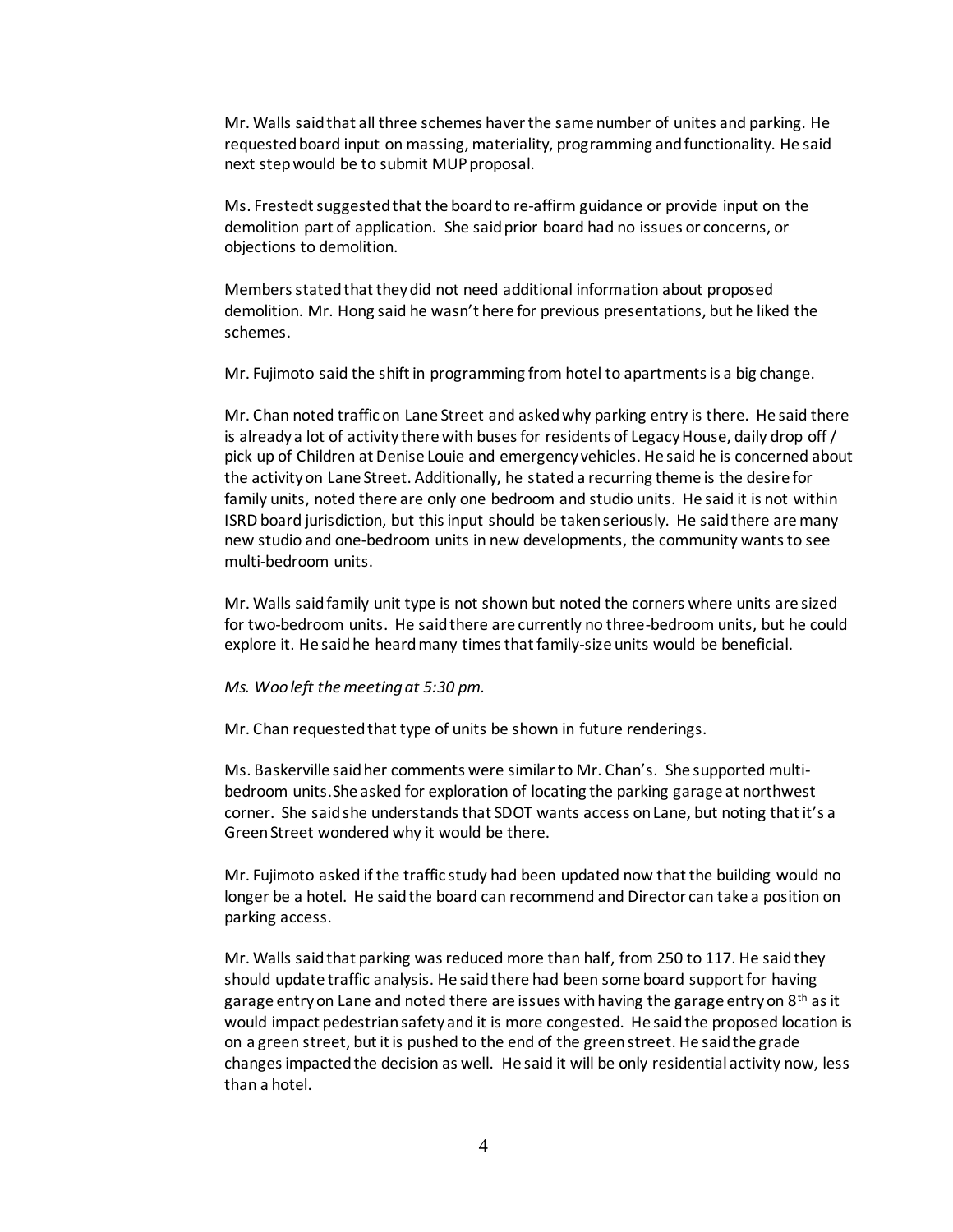Mr. Chan expressed concern about traffic from service vehicles – garbage, deliveries, large vehicles in the area, and congestion caused during peak times. He said that vehicles that linger could create a problem for emergency vehicle access.

Ms. Frestedt said she reached out to SDOT and said that it sounds like because there is a change in programming, a new street improvement plan (SIP) will be required and service access will be under consideration during SIP.

Mr. Williams applauded the owner for listening to the community and reconsidering the height and massing of the project. He said it would be interesting to know other properties at the four corners of the intersection are accessing services.

Mr. Fujimoto asked for input on change of use, height, preferred scheme.

Mr. Chan said ISRD board has to operate within the provisions of the code, noting that the community often wants the board to act or comment on elements outside the board's jurisdiction. He noted the east view is missing from renderings and should be included. He said it abuts the freeway and is the site of many issues, problems, safety concerns.

Mr. Walls said it is very similar to the front on  $8<sup>th</sup>$  with windows, glass in middle, but flipped. He said you won't see brick podium but it will be similar at upper levels. He said they have been discussing windows on that side having higher STC ratings for residents on that side. He said there is a significant grade change on  $8<sup>th</sup>$ ; two volumes with glass in middle will be visible from that side.

Mr. Chan expressed concern about the design of the podium level and asked how about the space between building and freeway.

Mr. Walls said he is not sure what SDOT or WSDOT would allow there but they will contact SDOT, WSDOT to make sure that space is cleaned up and safe and secure.

Ms. Baskerville asked if the strip could be leased from SDOT or WSDOT and noted it has been done before. She asked about STC window rating.

Mr. Walls said the amount of noise coming through windows is covered by STC rating.

Ms. Baskerville voiced support for schemes 2 and 3 and said the increase brick façade on scheme 2 fits in the neighborhood, but scheme 3 has bigger public space. She said the massing has improved.

Mr. Yip concurred with Ms. Baskerville and supported options 2 and 3. He liked the increased brick especially on Scheme 2. He said Scheme 3 provides more public space. He said he would like to see more modulation on the north façade as it is an important and highly visible elevation.

Mr. Fujimoto said the north façade from a design standpoint is an important façade for the site and needs more modulation, noting the care and attention paid to other facades. He said the view on page 46 appears "bulky". He said new construction should be in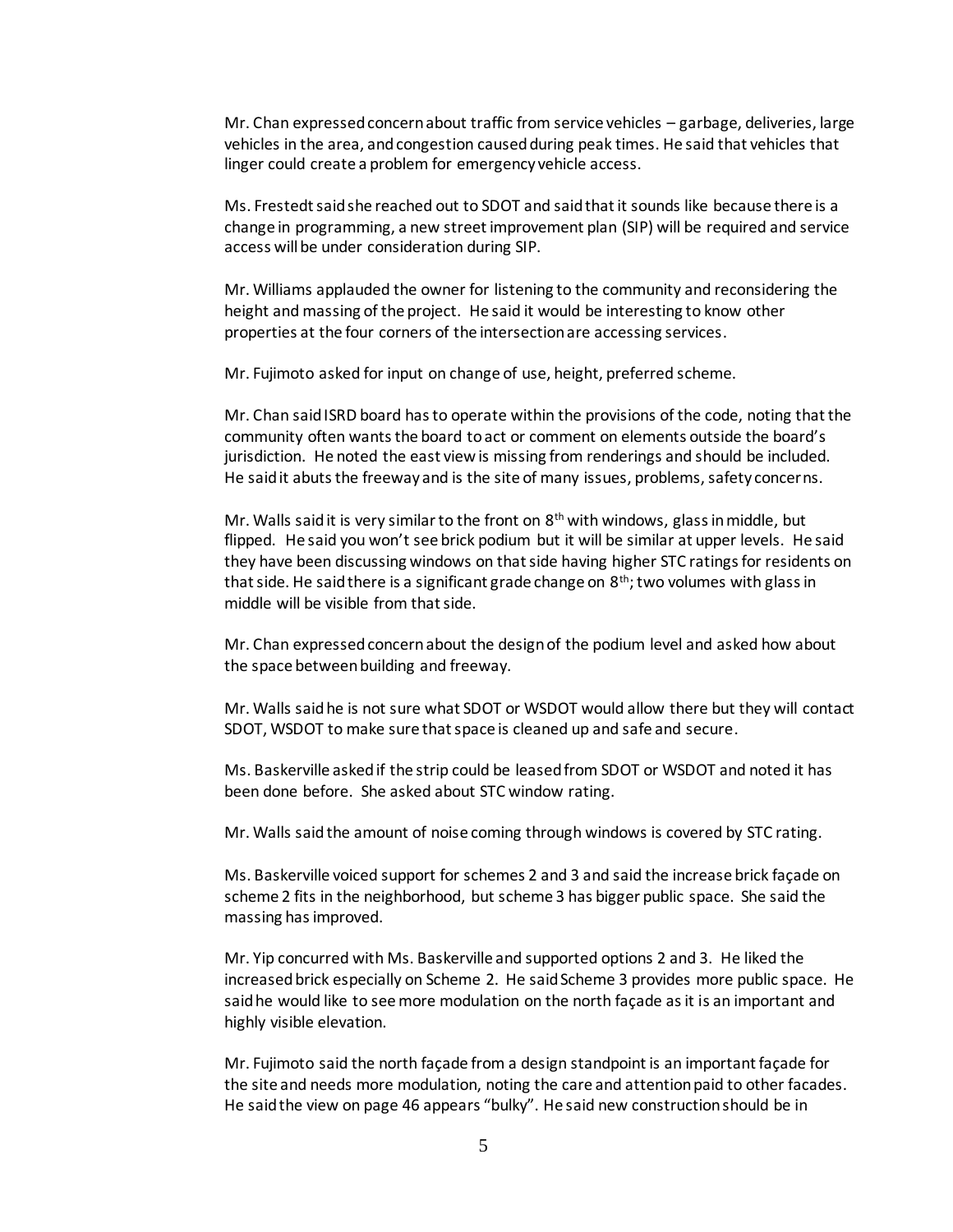keeping with the character and scale of existing buildings. He said there is something interesting about the lower elevations from zero to 45' where more brick is offered. He said the design is in keeping with the character and scale of existing building.

Mr. Williams said he preferred schemes 2 and 3. He asked about setbacks on all four sides.

Mr. Walls said the brick sections set back 3-4' depending on the scheme. He said the white section is 10-15' back; above podiums on  $8<sup>th</sup>$  Ave setback is a minimum of 10'; above podiums on Lane the setbacks are a minimum of  $15 - 20'$ . He said there is  $12'$  of right of way / sidewalk from property line to base of curb.

Mr. Williams said green space and area could be used for café to enhance the pedestrian experience but questioned if that would make this scheme 4 or 5. He said with right of way space, a merchant could utilize the space and make it inviting and appealing to pedestrians and the community.

Mr. Walls said it sounds like a great idea. It would have to be run past SDOT but noted that SDOT is encouraging more of that use. He said it is a good idea that we can include some of those ideas and see if that is something they would allow.

#### *Mr. Hong left the meeting at 6:09 pm.*

Mr. Chan preferred schemes 2 and 3 and said Scheme 2 has a stronger face to the street. He noted the quality of materials and designing of podium on 8<sup>th</sup>. He said the adjacent lot will eventually be developed. He said this design will be a departure but should blend into the historic district. He said he does not want to see a canyon of tall building; the design should signify an updated, modern approach to the district and establish a look the rest of the street could play off.

Mr. Williams said Scheme 2 is a stronger, bolder statement than Scheme 3. He said the project is benchmark to be used for other projects in the vicinity. He discouraged using ICON as a benchmark. He felt it is not compatible with the district. He said this project should raise that bar and be a newer benchmark that allows standards to be raised. He asked if there would be a café or retail tenant that could enhance the right-of-way.

Mr. Fujimoto reiterated that this site is outside the Asian Design Character District He said the Wing Luke Museum is a good one to study for the level of care and craft that was put into the renovation of the building. He said he would like to see that level of care go into this building.

Mr. Chan said at this moment the proposed building could be anywhere and questioned what touches could make the design say 'uniquely ISRD". He suggested blending new with old.

Mr. Walls said they will get to that level.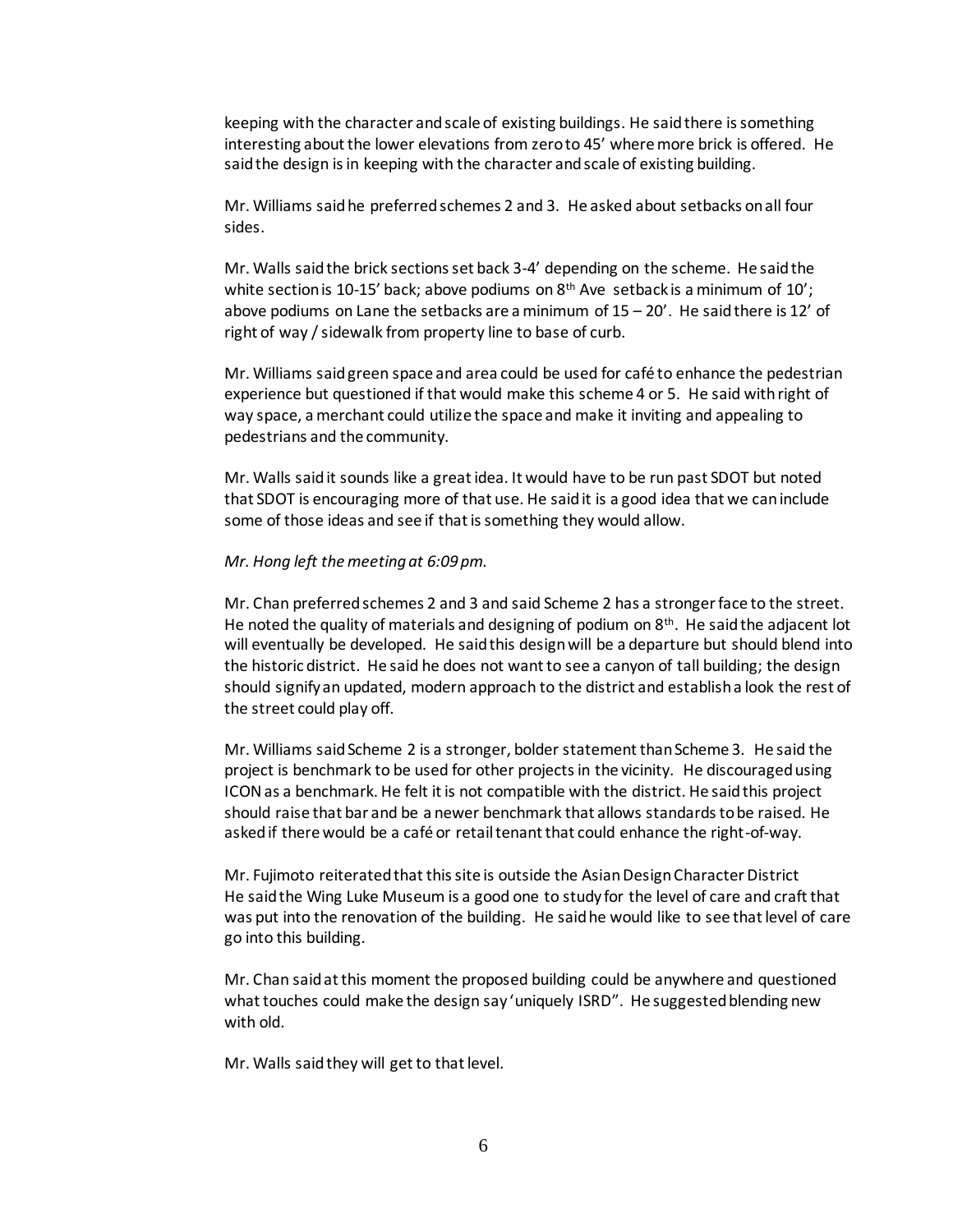Mr. Fujimoto referenced the repetitive window pattern. He said he's not advocating for horizontal emphasis, but said design should reference the fabric of the CID. He asked how to preserve street level access to light and air and to maintain compatible design elements at podium level.

Mr. Walls asked how the board feels about balconies and decks.

Mr. Chan said anything that breaks up the mass of wall that would add to the design element could be interesting and help avoid canyon effect.

Mr. Williams said he agreed but noted it is hard to visualize. He said some level of balconies would be beneficial to the project and suggested attention to how the decks are constructed with regard to texture, schemes, interesting elements. He said he's not a fan of pre-engineered bolt-on aluminum balconies.

Ms. Baskerville said she is supports balconies, as they provide good livability and access to outdoors.

Mr. Fujimoto agreed balconies do add to livability with addition of outdoor space. He cited SMC 23.66.336 A, and noted the board is charged with retaining and enhance the visual order and compatibility with adjacent buildings.

Mr. Yip said he agreed with the other comments on balconies. He said they meet a need for residents and help break down the mass of the residential tower. He said to explore how to make it not cold or too commercial feeling. He asked if there would be amenity in towers and said if there is room, recommended setting back floors to create a terrace.

#### North Façade Comments

Mr. Fujimoto said it is bulky and massive above the podium and hoped to see access for air and light to street.

Mr. Williams echoed Mr. Fujimoto's comments and said to continue to pursue thoughts provided about schemes 2 and 3 and to continue to pursue board input and possible 4<sup>th</sup> scheme.

Mr. Chan asked if there is a plan to mitigate demolition / construction impacts on Legacy House, Denise Louise, and the clinic. He said this area has the worst air in the city and he would like to see a statement about mitigating inconvenience, dust, noise.

Ms. Baskerville agreed and noted high risk populations – children and elderly - at Denise Louie, ICHS.

Mr. Fujimoto agreed. He referenced different materials and encouraged creativity.

Ms. Frestedt noted earlier comments from the board regarding right of way and service access.